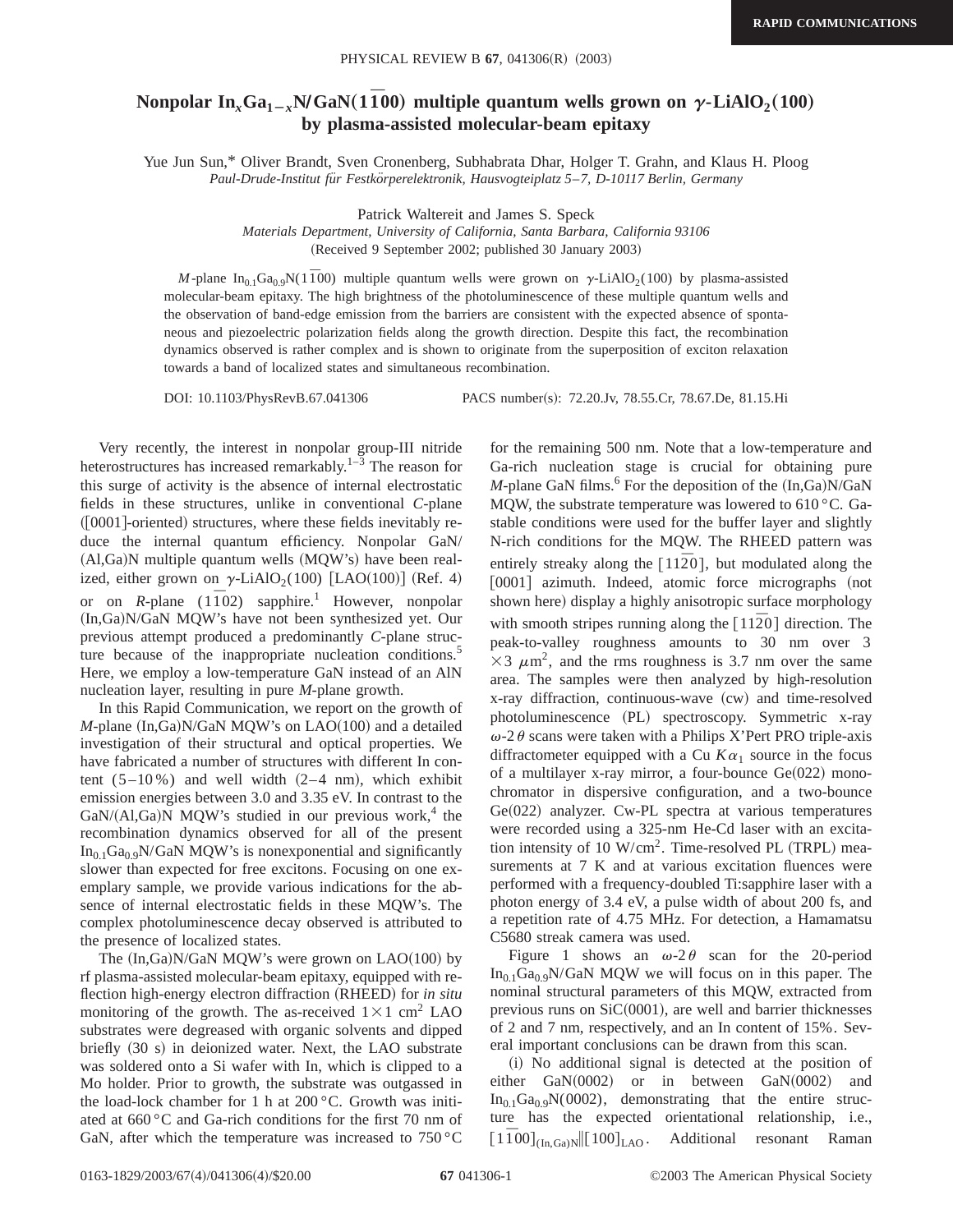

FIG. 1. Experimental ( $\square$ ) and simulated ( $\rightarrow$ ) triple-axis  $\omega$ -2 $\theta$ scan across the GaN(1<sup>1</sup><sub>0</sub><sup>0</sup>) reflection of a 20-period  $In_{0.1}Ga_{0.9}N/GaN$  MQW grown on LAO(100). The superlattice satellites are denoted by  $SL \pm n$ . The simulation is normalized to the GaN  $(1\bar{1}00)$  reflection to account for the mosaicity of the layers.

measurements (not shown here) demonstrate that the structure also fulfills the expected in-plane orientation relationship, namely,  $[0001]_{(In,Ga)N}$  $[010]_{LAO}$  and  $[11\overline{2}0]_{(In,Ga)N}$ [001]<sub>LAO</sub>.

 $(iii)$  The angular separation between the  $LAO(200)$  and GaN( $1\bar{1}00$ ) reflections indicates a lattice dilation of 0.63% along the growth direction, i.e.,  $[1\overline{1}00]$ , for the GaN buffer. This fairly high strain is at least partly a result of the coherent growth of GaN( $1\overline{1}00$ ) on LAO(100) along the [0001] direction,<sup>7</sup> where the lattice mismatch amounts to only  $0.3\%$ . The mismatch in thermal expansion, of course, is also compressive and enhances this effect.

(iii) First-order superlattice satellites are observed, demonstrating the periodicity of the structure and allowing us to determine its structural parameters. A kinematical analysis<sup>8</sup> yields well and barrier thicknesses of 1.9 nm and 6.6 nm, respectively, and an In content of 10%. The simulation based on dynamical diffraction theory, an exact incidence parameter,<sup>8</sup> and these kinematically obtained parameters is seen to agree with the experiment  $(cf. Fig. 1)$  in view of the angular positions of the reflections. A significant broadening is observed, however, for the experimental data, particularly so for the higher-order satellites. This broadening is at least partially caused by inhomogeneous strain  $(cf. SL 0$  in Fig. 1), but also by interface roughness.

It is important to note that these data do not allow us to discriminate between different spatial distributions of the In content for the lack of higher-order satellites and the broadening of the lower-order satellites. $8,9$  We thus cannot detect whether or not In surface segregation plays an essential role here.

Figure 2 shows the evolution of the cw PL spectra from 5 to 300 K for the sample under investigation. The dominant emission centered at 3.13 eV stems from the  $In<sub>0.1</sub>Ga<sub>0.9</sub>N/GaN MQW. Interestingly, we also observe emis$ sion at 3.36 eV originating from excitons bound to stacking faults in GaN,<sup>10</sup> and at 3.499 eV from the  $(D^0, X)$  transition in GaN. The energy position of the latter indicates a large



FIG. 2. PL spectra of the *M*-plane  $In<sub>0.1</sub>Ga<sub>0.9</sub>N/GaN$  MQW in the temperature range from 5 K to 300 K. All spectra are normalized and vertically offset for clarity. The inset shows an Arrhenius representation of the integrated PL intensity. The solid line is a fit using the standard formula  $I(T)/I_0 = [1 + c_1 \exp(-E_{a1}/kT)]$ +  $c_2$ exp( $-E_{a2}/kT$ )]<sup>-1</sup>, where  $E_{a1}$  and  $E_{a2}$  are the thermal activation energies and  $c_1$  and  $c_2$  are the weights of the respective nonradiative dissociation channels. The fit returns activation energies  $E_{a1}$  and  $E_{a2}$  of 11 meV and 95 meV, respectively.

compressive strain,  $11,12$  which is consistent with the x-raydiffraction measurements described above. However, the observation of luminescence from GaN alone is interesting, since we never detected any signal from GaN in the case of *C*-plane  $In_{0.1}Ga_{0.9}N/GaN$  MQW's with a total thickness, as the present sample, exceeding the penetration depth of the laser. The lack of GaN luminescence in that case is plausible: the internal electrostatic fields in the barriers of *C*-plane  $In_{0.1}Ga_{0.9}N/GaN$  MQW's rapidly separate electrons and holes and direct them to the wells, thereby enhancing the capture efficiency. The observation of rather strong luminescence from the GaN barriers in the present sample may thus be taken as a manifestation of the absence of internal electrostatic fields.

A quantitative comparison of the transition energy is, in contrast to our previous investigation of  $\text{GaN}/(\text{Al},\text{Ga})\text{N}$ MQW's,<sup>4</sup> difficult for the following reasons. Surface segregation of In, if present, may strongly distort the intended compositional profile and result in a large blueshift of the transition.<sup>13</sup> Compositional fluctuations, on the other hand, will lead to a redshift. Finally, the biaxial strain within the  $In<sub>0.1</sub>Ga<sub>0.9</sub>N$  wells is inherently anisotropic and affects the band structure in a more complex way than the isotropic biaxial strain in *C*-plane structures.<sup>14</sup> Neglecting these com-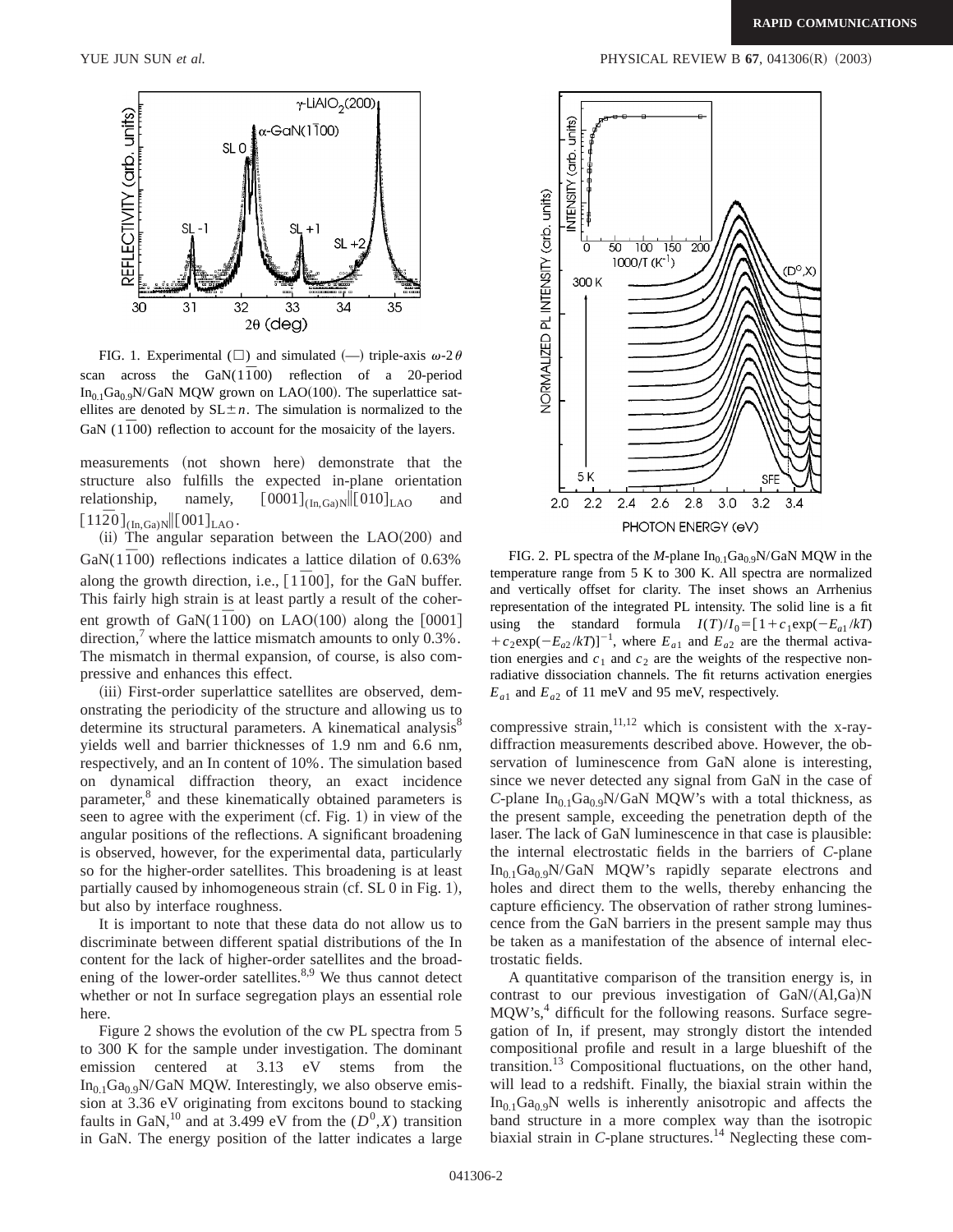

FIG. 3. Integrated TRPL intensity transients at three different excitation fluences as indicated in the figure for the *M*-plane  $In<sub>0.1</sub>Ga<sub>0.9</sub>N/GaN$  MQW under investigation. Open circles are the experimental data, solid lines show fits with identical parameters except for the amplitude, as described in the text. The apparent step in the data prior to the pulse is an experimental artifact.

plications and assuming that piezopolarization and spontaneous polarization in this *M*-plane structure are absent, i.e., the MQW has a ''flat band'' profile, we obtain a transition energy of 3.13 eV. This exact agreement with the experimental value is of course fortuitous, as we would expect the actual transition energy to be lower by the exciton binding energy and, as we will see below, the energy of localized states. It is thus likely that In surface segregation occurs just as in the case of *C*-plane  $(In,Ga)$ N MQW's,<sup>9,13</sup> and causes a higher transition energy than theoretically anticipated. However, we found that the PL transition energies from similar structures with wider wells seem to depend solely on the In content in the well and *not* on the quantum well width, which provides another indication of the absence of internal fields in these structures. Still, it is evident that a direct proof for the presence or absence of internal electrostatic fields in the present structures is considerably more difficult than in GaN/  $(AI, Ga)$ N MQW's, where neither surface segregation nor compositional fluctuations (both of which might even depend on the In content) need to be considered.

The inset of Fig. 2 shows an Arrhenius plot of the integrated cw PL intensity of the MQW. The total PL intensity of the *M*-plane MQW is reduced by a factor of 25 when the temperature is increased from 5 to 300 K. Beyond 70 K, the luminescence is thermally quenched with an activation energy of about 95 meV. Still, this MQW's PL intensity ranks highest among our samples and those we have obtained from other groups (including samples fabricated by metal-organic vapor phase epitaxy), particularly so at room temperature.

Figure 3 shows TRPL transients after the excitation of the wells only with different excitation fluences. The initial decay is rapid, faster than that we have observed for *C*-plane MQW's with similar structural parameters. The transients, however, cannot be fitted by either a biexponential or a stretched exponential.<sup>15–20</sup> It is worth noting that the transients exhibit an identical behavior for different excitation fluences. This finding is in complete contrast to *C*-plane MQW's, where screening of the electric field occurs at these carrier densities ( $10^{18}$  cm<sup>-3</sup>), and as such provides a further



FIG. 4. Double log-log representation of the PL transient obtained with the excitation fluence as indicated. Open circles are the experimental data, solid line shows the fit. The inset illustrates the spectral diffusion of the PL band. Note the different slopes for short and long times. The solid lines in the inset are fits according to the equation  $\Delta E = -kT_{ac}\ln(\nu t)$ .

sign for the actual absence of internal electrostatic fields.

Figure 4 shows the transient obtained with the highest excitation fluence plotted as  $\ln(\ln[I_0 / I(t)])$  vs  $\ln(t)$ , in which a stretched exponential would be a straight line. Obviously, the data cannot be represented by a stretched exponential. The key for understanding the recombination dynamics for this sample is displayed in the inset of Fig. 4. The PL band exhibits rapid spectral diffusion during the first 500 ps after excitation. For longer time, the PL band still redshifts, but significantly slower.

We interpret this finding as follows: following excitation at 3.4 eV, the photogenerated excitons thermalize and initially occupy extended states in the QW. These free excitons then rapidly relax towards lower-lying localized states, which is the reason for the rapid spectral diffusion as well as for the rapid initial decay of the PL transient. Once reaching the localized states, the excitons are subject to a much slower redistribution within the band of localized states, described by a stretched exponential.<sup>15</sup> Mathematically, we thus deal with the following situation:

$$
\frac{dn_f(t)}{dt} = G(t) - \frac{n_f(t)}{\tau_f} - \frac{n_f(t)}{\tau_r},\tag{1}
$$

$$
\frac{dn_b(t)}{dt} = \frac{n_f(t)}{\tau_r} - t^{\beta - 1} \frac{n_b(t)}{\tau_b},
$$
 (2)

where  $G(t)$  is the excitation pulse,  $n_f$  and  $n_b$  are the densities of free and bound excitons, respectively,  $\tau_f$  and  $\tau_b$  are the corresponding radiative lifetimes,  $\tau_r$  is the relaxation time, and  $\beta$  is the dimensionality parameter. This rateequation system has no analytical solution, but we have found that the sum of an exponential  $[\propto \exp(-t/\tau_r')$ , representing the relaxation from free excitons towards localized states with  $1/\tau'_r = 1/\tau_f + 1/\tau_r$  and a stretched exponential  $\left[\alpha \exp(-t/\tau_b')^{\beta'}\right]$ , accounting for the slow communication between the localized states] is a sensible approximation, although the values for the individual lifetimes and the dimensionality parameter  $\beta$  are then modified. The fits shown in